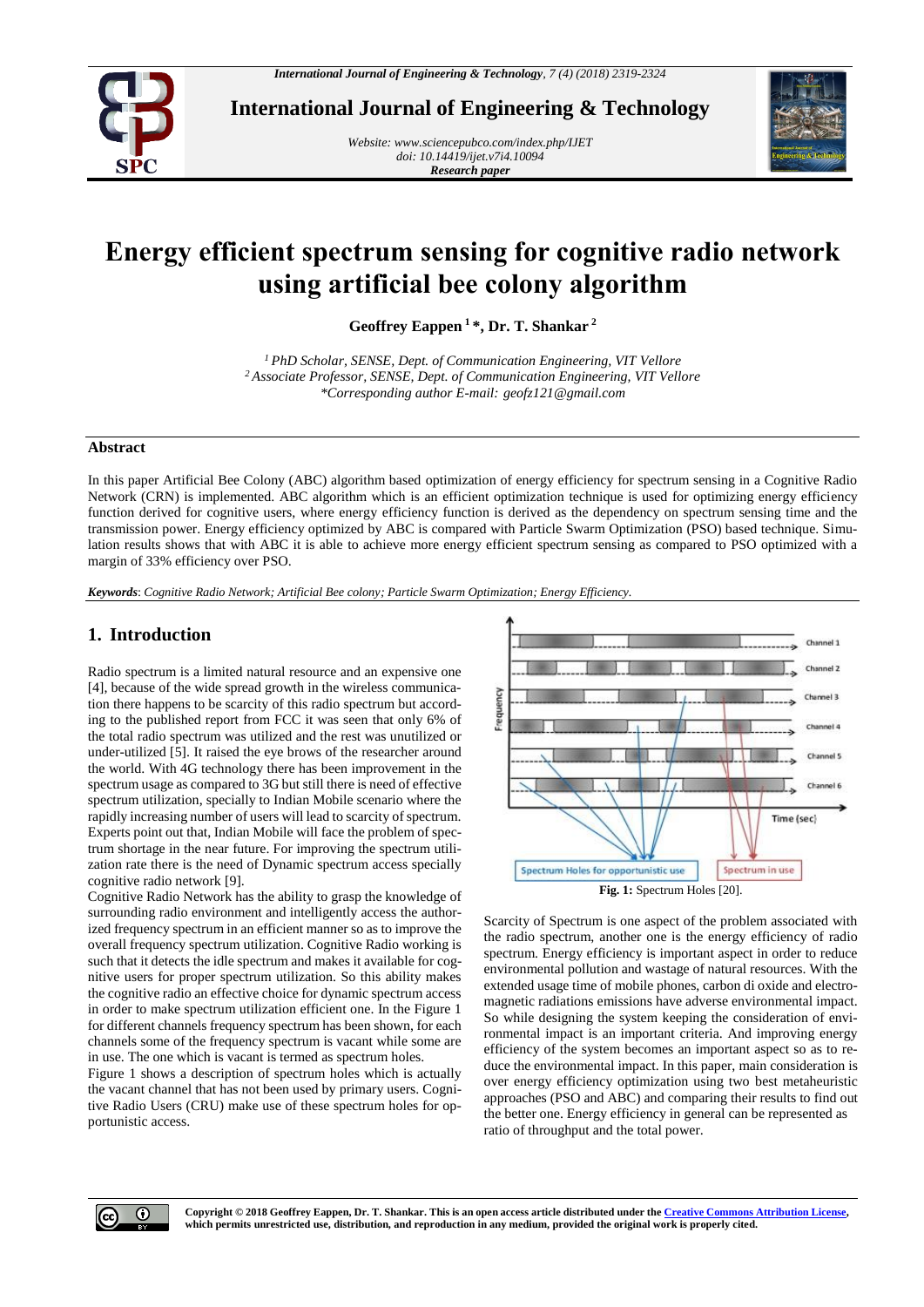With most of the research work focused on increasing the spectrum sensing efficiency so as to increase the overall throughput. As compared to other communication devices Cognitive Radio devices requires additional energy because it performs periodic sensing. The accuracy of sensing result also effects the energy consumption. In order to increase the accuracy of sensing transmission time decreases and it eventually decreases overall throughput. So probable solution is cooperative spectrum sensing which increases the accuracy without decreasing overall throughput, but it will cause an additional energy consumption due to extra sensing time and delay. And also extra energy consumption by Co-operative spectrum sensing for reporting the result to the fusion center. So dedicated research work is required with focus on increasing the energy efficiency of CR devices, which are all battery powered.

## **2. Energy efficiency optimization function**

For obtaining optimization function of energy efficiency, spectrum sensing working is needed to be considered.



**Fig. 2**: The Periodic Cooperative Spectrum-Sensing Model [22].

Primary users or licensed users are the one that owns frequency spectrum in a channel. A vacant or idle channel indicates that a primary user is not using a particular spectrum in a channel, which can be utilized by a CR user. So, spectrum sensing starts with the sensing of vacant channel. Once the vacant channel has been detected, secondary users can transmit data on this channel and can perform periodic sensing in this channel.  $T_p$  which is subdivided into  $T_d$  and Tm, data transmission and sensing time respectively. Sensing time is further divided as local sensing  $T_s$  and cooperative overhead  $T_r$ . For every sensing period, first the data transmission takes place for a period of  $T_d$ , there after primary user detection is been done so as to prevent any kind of interference with the PU.If the channel is detected vacant, CRU will again perform the same process for the sensing period  $T_p$ . But if the PU is been detected during the sensing time T<sub>m</sub>, CRU need to immediately vacate the channel and search for new vacant channel left from L-1 channels during searching time T<sub>f.</sub> Since in this considered scenario CRUs are performing cooperative spectrum sensing, so for exchanging the signaling info among the CRUs a cooperative overhead time  $T_r$  is used.

For Optimization, single secondary user is considered based on overlay mode. And the following assumptions have been made:

- Channel frame sensed is accompanied by white gaussian noise.
- Vacant channel follows a negative probability of exponential distribution with parameters r.
- Occupied channel follows a negative probability of exponential distribution with parameters k.

So, probability of busy channel and idle channel can be summarised as in equation  $(1)$  and  $(2)$ :

$$
q_{on} = \frac{k}{r+k} \tag{1}
$$

$$
q_{\text{off}} = \frac{r}{r+k} \tag{2}
$$

where *qon*, *qoff* represents probability of busy channel and idle channel respectively. Spectrum sensing performance is measured with the help detection probability  $q_d$ , false alarm probability  $q_f$  [24]. Probability of false alarm is the measure of spectrum holes which are misclassified as busy channel. Greater the value of  $q_f$  lesser will be the opportunistic spectrum access. For the sensed signal x(n), Cognitive Radio (CR) users have two hypotheses [10] expressed in equation (3).

$$
\begin{cases} H_0: x(n) = w(n) \\ H_1: x(n) = hs(n) + w(n) \end{cases}
$$
\n(3)

Here  $h$  is the channel gain which is 0 for the hypothesis  $H_0$  and 1 for the hypothesis  $H_1$ ,  $n = 1, 2, \ldots, M$ ; *M* is the number of samples.  $w(n)$  is the noise assumed to be independent and identically distributed circularly symmetric complex gaussian with zero mean and variance  $E\left[\left|w(n)\right|^2\right] = \sigma_w^2$  .*s(n)* is the primary or licensed signal, if a channel is occupied by the primary signal then that channel is termed as busy channel. *s(n)* is assumed to be independent and identically distributed random with zero mean and variance  $\sigma_s^2$ . With the help of *qon, qoff* probability of detection and probability of false alarm can be formulated as:

$$
q_d(\gamma, t) = q_d(\gamma, t) q_{on} \tag{4}
$$

$$
q_f(\gamma, t) = q_f(\gamma, t) q_{off} \tag{5}
$$

## **2.1 Energy efficiency function using throughput and power**

Secondary users' throughput based on channel capacity *C*, sensing time *t*, frame length  $T_p$  is given by equation (6):

$$
R(\gamma, T_p, t) = \frac{C\left[1 - q_f(\gamma, t)\right]q_{\text{off}}(T_p - t)}{T_p}
$$
(6)

Transmission power, sensing power and the circuit consumption power all are need to be considered in a real system. Let  $q_s$  be the sensing power. Transmission power is expressed as  $q_t \leq q_{t, max}$ , here  $q_{t, max}$  is the maximum transmission power.

Circuit consumption power is denoted as  $q_c$ . Using above denoted power terminologies, total power can be denoted by equation (7):

$$
Q_{\text{Total}} = \frac{(tq_s + q_c + (T_p - t)q_t)}{T_p} \tag{7}
$$

#### **2.2 Optimization model for Energy efficiency**

Energy efficiency optimization can be modeled as shown in equation (8):

$$
\max_{t,q_i} \frac{C\Big[1-q_{f}(\gamma,t)\Big]q_{\text{eff}}(T_p-t)}{(tq_{s}+q_{c}+(T_p-t)q_{t})}
$$
(8)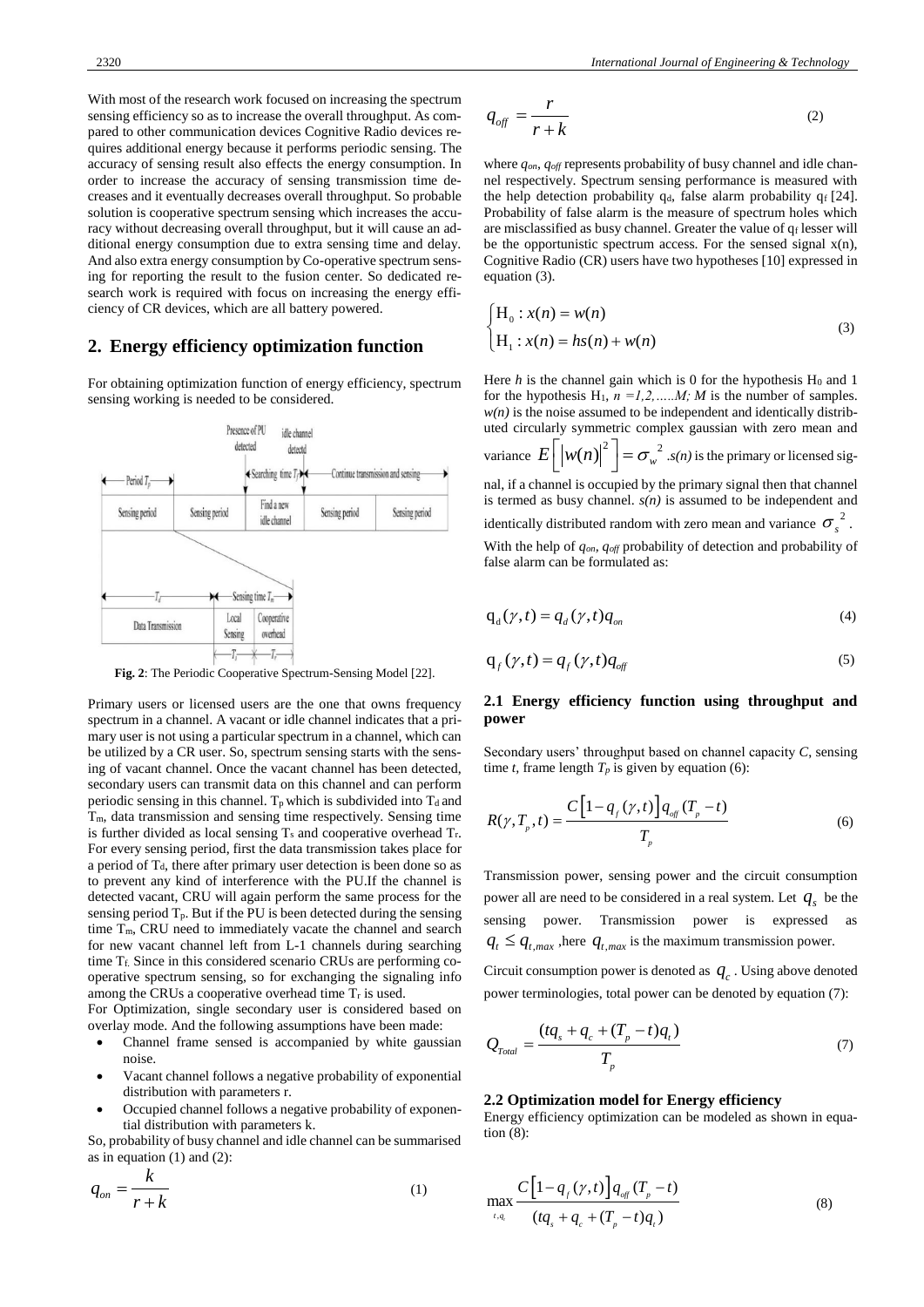$$
\begin{aligned} \text{s.t.} \quad & q_{t,\min} \le q_t \le q_{t,\max} \\ & 1 \le t \le T_p \end{aligned}
$$

where  $C = \log_2(1 + g q_t / \sigma_n^2)$  $C = \log_2(1 + g \, q_t / \sigma_n^{-2})$  and therefore

$$
\max_{t, q_t} \frac{\log_2(1 + g q_t / \sigma_n^2) \left[1 - q_f(\gamma, t)\right] q_{\text{off}}(T_p - t)}{(tq_s + q_c + (T_p - t)q_t)}
$$
\n
$$
\text{s.t} \qquad q_{t, \text{min}} \le q_t \le q_{t, \text{max}} \tag{7}
$$

$$
\begin{aligned} \text{s.t} \qquad & q_{t,\min} \le q_t \le q_{t,\max} \qquad \qquad (7) \\ & 1 \le t \le T_p \end{aligned}
$$

## **3. Optimization Alternatives (PSO and ABC)**

Existing conventional methods of optimization incorporate high complexity and are unpreferable for constrained optimization problem, these methods are preferred only when the parameters are known. But in the real world scenario the problems involve unknown parameters. For such problems we have stochastic approach such as hill climbing, random optimization, simulated annealing, computational intelligence algorithm which includes evolutionary computing such as genetic algorithm, swarm intelligence, genetic programming, and evolutionary programming. PSO and ABC are the examples of swarm intelligence. Swarm Intelligence has recently gained popularity because of its ease of implementation, better computational efficiency, and high quality of solution. ABC is a metaheuristic algorithm with efficient computational ability and simple implementation.

It is used in various real world problems involving unknown parameters. A comparative study of ABC with other swarm intelligence is done in [26], where the comparative results showed that ABC is better than some of the other swarm intelligence algorithms. Related works associated with ABC are discussed below:

- ANN trained with ABC to maximize the accuracy and minimize the number of connections in ANN is discussed in the article [12].
- ABC for computational biology for prediction of protein structures [21].
- Improved ABC for navigation map for mobile robots [19].
- Article [14] discussed the upgraded ABC for constrained optimization problem.

PSO stands for particle swarm optimization based on the behavior of swarms, PSO is a powerful optimization tool used for both scientific and engineering use. It is popular because of its ease of implementation irrespective of hardware and software. Data like binary, integer, float etc. can be optimized using PSO at a faster convergence speed. Some of the PSO based optimization works are:

- PSO based wireless sensor networks discussed in [13], where PSO showed better performance with respect to QoS and faster convergence time as compared to analytical methods
- PSO for vehicle scheduling with additional mechanism of using global-local optimal information ratio.
- Comparison of discrete PSO with polynomial time-bounded algorithm, binary PSO, simulated annealing and reduced variable neighborhood algorithms is done in [23].

#### **3.1. Artificial bee colony (ABC) algorithm**

Inspired by the behavior of honeybee swarms for searching food sources and implementing the similar searching process for finding an optimal solution by simulating the honeybee swarms' behavior of searching food sources with maximum nectar amount, ABC algorithm is a Meta-Heuristic algorithm. Its sound like very complicated but it is a simple algorithm [16-18].

In this method food sources searched by honey bees represents appropriate solutions for the optimization problem.

$$
Y_i = (y_{i1}, y_{i2}, y_{i3}, \dots, y_{iD})
$$
\n(8)

Above equation (8) describes the  $i<sup>th</sup>$  food source where *D* is the number of dimensions for the optimization problem. Associated fitness value of the appropriate solution for the optimization problem is represented by the nectar amount of the food source [21]. There are three categories of honey bee swarms known as:

- $Emploved bees(n_e)$
- Onlooker bees(no)
- Scout bees $(n_s)$

The employed bees perform global searching for new food source after which they transfer the information with respect to nectar amount to the onlooker bees; the onlooker bees select one employed bee with the help of roulette wheel selection and then perform local searching of better food source among the selected food sources. within a predefined limit of trials if the selected food source doesn't improve then that food source will be abandoned and the employed bee whose food source is abandoned becomes a scout bee and the scout bee makes a random search so as to find the new one in order to replace the abandoned one. With this particular step during optimization process the local optima can be effectively be avoided.

ABC algorithm starts by randomly generating ns number of possible

solutions, with the help of equation (9) stated as:  
\n
$$
y_{ij} = y_{ij \text{ min}} + rand \times (y_{ij \text{ max}} - y_{ij \text{ min}})
$$
\n(9)

 $y_{ij}$  represents  $j<sup>th</sup>$  dimension parameter of a possible solution, up-

per and lower bounds of dimension *j* is represented by  $y_{ij \text{max}}$ ,  $y_{ij \text{min}}$  respectively, *rand* generates random number between 0 and 1.

Searching is initiated by scout bees looking for food source and the information regarding nectar amount is collected by employed bee which is then shared with the onlooker bees, after information has been shared, the employed bees come back to their food sources  $Y_i = (y_{i1}, y_{i2}, y_{i3}, \dots, y_{iD})$  from which they have derived benefit in their earlier visit. After this process they select new food sources  $W_i = \{W_{i1}, W_{i2}, W_{i3}, \dots, W_{iD}\}\$  and estimate the nectar amount with the help of the equation (10):

$$
w_{ij} = y_{ij} + 2(\phi_{ij} - 0.5)(y_{ij} - y_{kj})
$$
 (10)

Here *j*=1, 2.....*d*, where 'd' represents the optimization problem's dimension,  $i=1,2,......N_{s}$ . And  $\phi_{ij}$  is the random number within the range [0,1]. *k* indicates random index number which is different from *i.* Once the employed finishes its work, then the onlooker bee selects the food source based on the value  $P_i$  which is the probability with respect to the selected food source, calculated by the equation (11) [19].

$$
P_i = \frac{fit_i}{\sum_{i=1}^{N_s} fit_i}
$$
\n(11)

Brief description about ABC algorithm is shown under:

**The ABC Algorithm**

- 1. Initialize maximum population *N,* dimension *D,* maximum iterations *kmax,* and lower limit and upper limit *xmin , xmax*
- 2. Initialize  $x_i$  randomly:  $x_{\min} \le x_i \le x_{\max}$ And *i*: 1,2,3,…*N*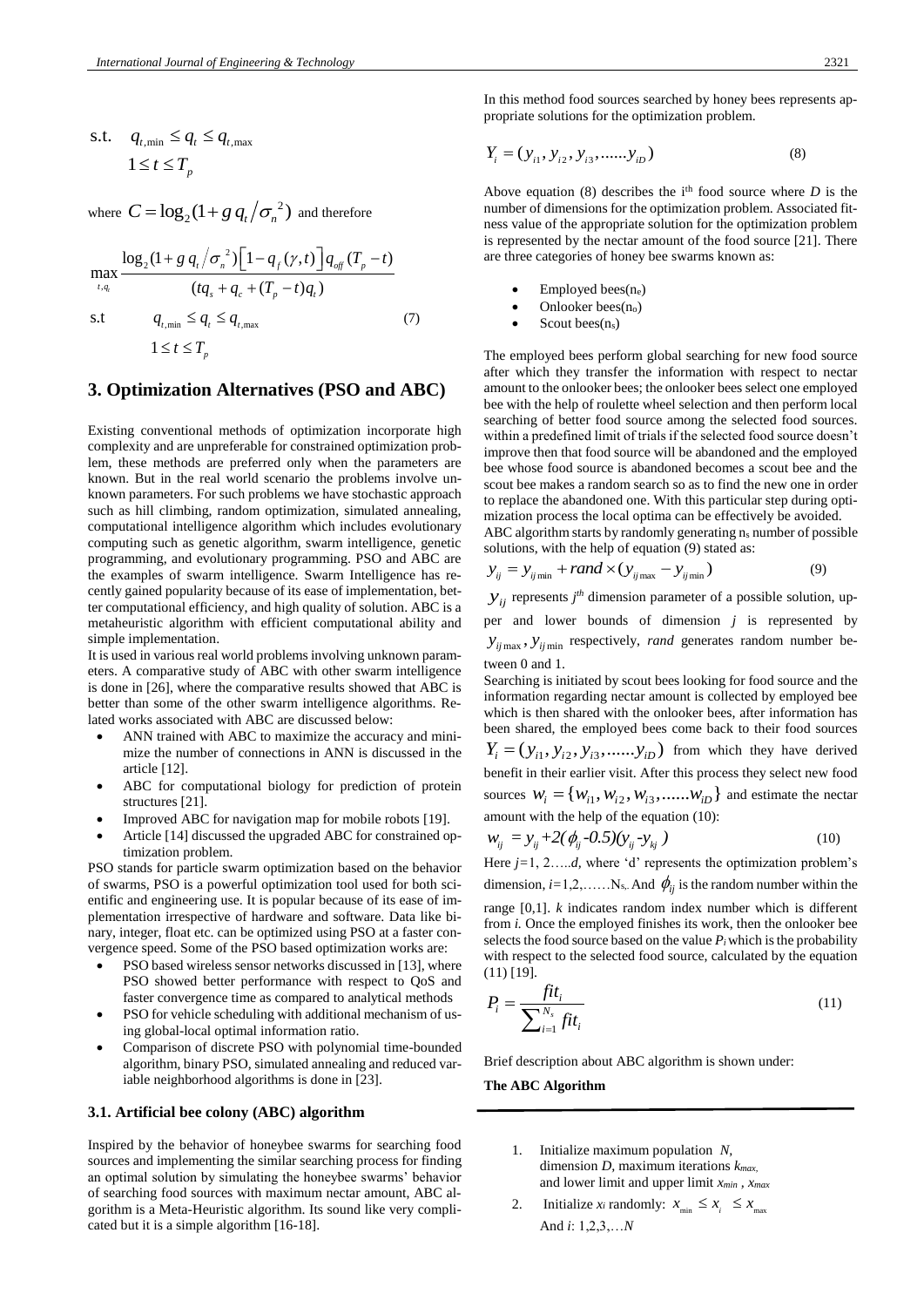- 3. Evaluate *c* of *x<sup>i</sup>*
- 4. Iteration *k =*1, *t =* 0, *L =*100
- 5. While  $(k \leq k_{\text{max}})$  do

Select  $s \neq i$  and  $\phi_i$  where  $-1 \leq \phi_i \leq 1$ Select random food source *xij* and generate new food  $v_{ij}$  using *s* and  $\phi$ 

6. 
$$
v_{ij} = x_{ij} + \phi_{ij} (x_{ij} - x_{sj}) \text{ where}
$$
  
\n
$$
s \in [1, 2, ..., N] \text{ and } j \in [1, 2, ...D]
$$
  
\n7. 
$$
f_{vi} = 1/(1 + f_i(x_n) \text{ if } c_{vi} = 0
$$
  
\n
$$
f_{vi} = 1 + | (f_i(x_n)) | \text{ if } c_{vi} < 0
$$
  
\n
$$
\text{if } f_{vi} > f_{xi} \text{ then}
$$
  
\n
$$
v_{ii} = x_{ii}
$$

8.

9.

$$
g =
$$

*end if*

$$
if \t f_{\scriptscriptstyle vi} < f_{\scriptscriptstyle xi} \t then
$$

*ij ij*

 $c$ *v* 

 $t = t + 1$ 

 *end if* 

10. Calculate probabilities for a new solution

$$
P_i = \frac{fit_i}{\sum_{i=1}^{N_s} fit_i}
$$

- 11. Produce new solution  $v_i$  for onlookers using value of  $P_i$ and existing solutions *x<sup>i</sup>*
- 12. Record *g* and  $v_i$
- 13. Repeat step 9 to 18 for onlookers *v<sup>i</sup>*
	- *if*  $max(t) \ge L$  *then*

 $x_i^j = x_{\min}^j + rand[0,1](x_{\max}^j - x_{\min}^j)$  *Calculate the scout bees position* 

14.

 *end if* 

 $k = k + 1$ 

 *end while*

15. Global optimum  $= g$ 

## **3.2. Particle swarm optimization (PSO) algorithm**

PSO is a sociologically inspired algorithm based on the sociological behavior associated with flocking mechanism such as birds and fish school.[1].The algorithm maintains a population of particles, where each represents the possible solution to an optimization problem. An PSO algorithm is characterized by basic three functions *x<sup>i</sup>* (the current position of the particle), *vi* (The current velocity of the particle. Here the particles move within the search space with changeable velocity and keeps the track of the best position it has achieved so far called as *pbest*, best position corresponds to the best solution for the optimization problem. Another "best" value that is tracked by the particle swarm optimizer is the best value, obtained so far by any particle in the population. This best value is a global best and called *gbest*. Each particle modifies its position using its current position, velocities & the distance between the current position. One of the drawbacks associated with the previous version of PSO was the lack of mechanism which can control the magnitudes of the velocities that can pose the danger of swarm explosion and divergence [3]. So, to rectify, now the particles' velocities are summed up together to get *vmax*. For any condition in a particular dimension if the acceleration exceeds *vmax* then the velocity on that dimension is limited to *vmax*. The *vmax* value is user specified. The original version of PSO makes use of 1 and 2 for velocity and position update. *c<sup>1</sup>* and *c<sup>2</sup>* are constants referred as cognitive and social parameters respectively and *r<sup>1</sup>* and *r<sup>2</sup>* are random numbers between [0,1]. Now for the *d* dimensional optimization problem velocity and the position is ex-

pressed as in equation (12) and equation (13)[1][6]:  
\n
$$
v_{id}(t+1) = v_{id}(t) + c_{1_{id}} r_{1_{id}} (p_{bestid}(t) - x_{id}(t)) + c_{2_{id}} r_{2_{id}} (g_{bestid}(t) - x_{id}(t))
$$
\n(12)

$$
x_{_{id}}(t+1) = x_{_{id}}(t) + v_{_{id}}(t)
$$

 (13) But this modification alone didn't prove sufficient because PSO algorithm is good in exploration in global scale but poor in exploitation on local scale because of the inability to adjust the velocity step size so as to continue the search with better exploitation. So now for *d* dimensional search space velocity and position are updated as shown in equation (14) and equation (15) [24]:

$$
v_{id}(t+1) = w(t)v_{id}(t) + c_{1_{id}}r_{1_{id}}(p_{\text{besid}}(t) - x_{id}(t))
$$
  
+ 
$$
c_{2_{id}}r_{2_{id}}(g_{\text{besrid}}(t) - x_{id}(t))
$$
 (14)

$$
x_{_{id}}(t+1) = x_{_{id}}(t) + v_{_{id}}(t)
$$

(15)

Compared to equation (13) in equation (15), additional term introduced is  $w(t)$  referred as inertia weight, which effects the way by which previous velocities impacts the current velocity. Inertia weight helps in resolving the problem of tradeoff between exploration and exploitation ability of swarm. Large values of *w(t)* helps in global exploration i.e. exploring the areas of search space which has not been encountered yet. Whereas smaller values encourage local exploration i.e. exploiting the current search space. So, a preferable value of  $w(t)$  can give desired balance between exploration and exploitation ability of the PSO, thus improving the efficiency of the algorithm.



A simple PSO coding is represented by [16]: For every particle

Activate particle }

{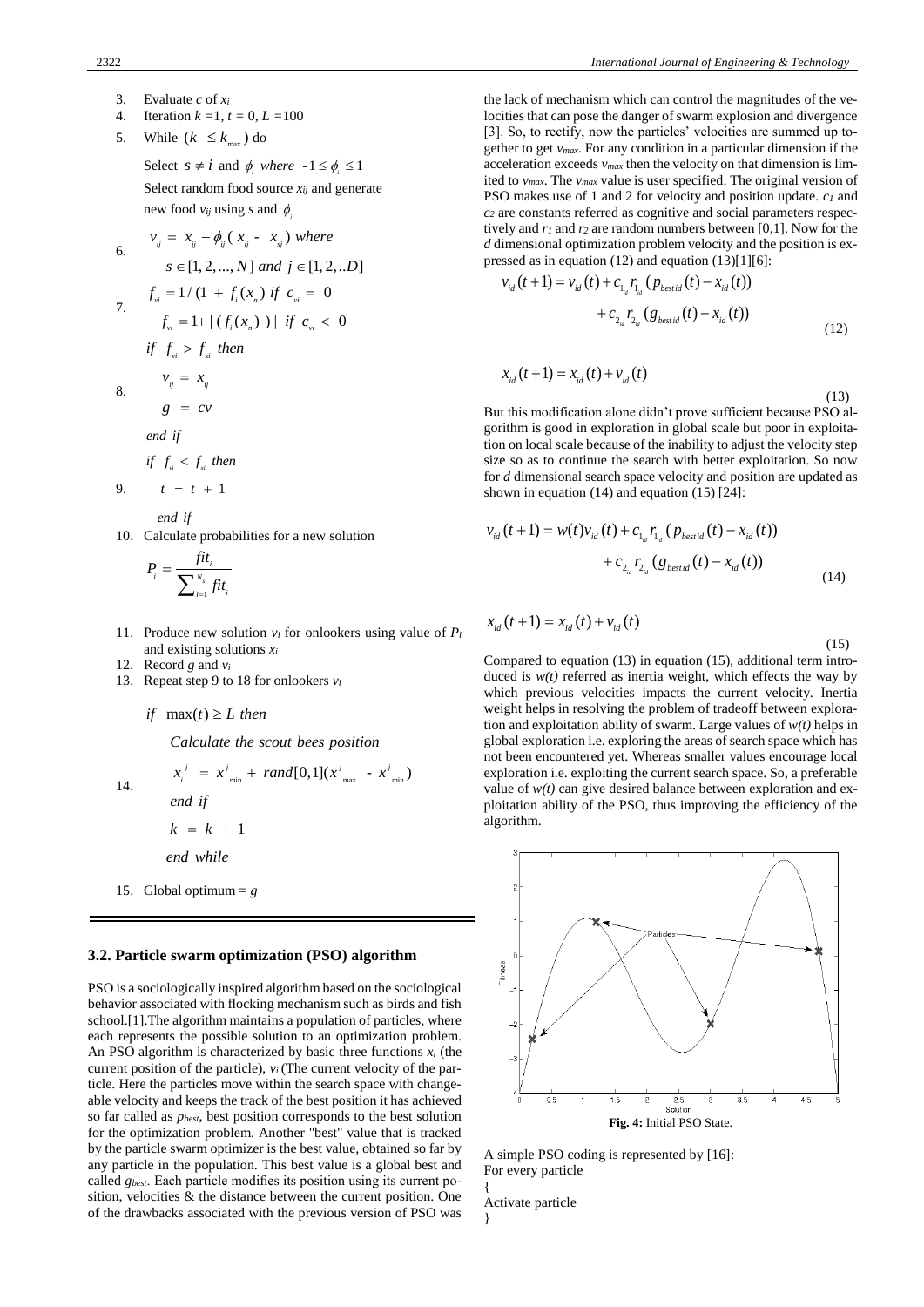Repeat these for max or min value { For every particle { Calculate actual value If actual value is better than pbest {  $Fix p_{best} = current actual value$ } If pbest is better than gbest {  $Fix g_{best} = p_{best}$ } } For each particle { Calculate particle Velocity Use gbest and Velocity to validate particle Data }

# **3. Simulation Results**

With the help of MATLAB based simulation results, the dependency of energy efficiency of spectrum sensing on transmitted power and sensing time can be interpreted. Figures 5, Figure 6 & Figure 7 shows the graphical representation of comparison made for ABC and PSO based energy efficiency optimization for spectrum sensing. Following considerations have been made for the simulation based result:

Bandwidth (B)=3MHz; Frame time  $(T_p)$ =20ms;  $q_{off}=0.7$ ;

 $P_c$ =0.01w; g=0.1(Since large value of 'g' results in high value of SNRMRC but low value of SNR, so an optimum value of 'g' is desired.

## **4.1 Graphical representation of energy efficiency optimized with the help of ABC and PSO**



**Fig. 5:** Energy Efficiency Dependency for Varying Transmission Power.

Figure 5 gives the comparative study of Energy efficiency optimized by PSO and ABC for varying transmission power. For both PSO and ABC if we see the energy efficiency dependency on transmission power it is clear that for low value of  $q_t$  as the value of  $q_t$ increases energy efficiency also

increases, whereas after some threshold value if transmission power increases the energy efficiency decreases slowly. If we compare between PSO and ABC then ABC optimized energy efficiency has better dependency on varying transmission power.



**Fig. 6**: Energy Efficiency Dependency for Varying Sensing Time.

Figure 6 shows the dependence of energy efficiency for varying sensing time with  $q_f$ =0.2w, graphical representation shows that increase in sensing time would decrease the energy efficiency, Therefore, sensing time optimization is required to obtain the tradeoff between sensing time duration and energy efficiency. In this paper energy efficiency is optimized with respect to transmission power and sensing time, from the simulation results it is clear that ABC optimized energy efficiency of spectrum sensing gives better value as compared to PSO.



**Fig. 7:** Energy Efficiency Dependency for Varying Power Spectral Density.

As discussed for transmission power, in a similar way energy efficiency value increases to a peak with the increase in power spectral density (PSD) value after that there is steep decrease in its value for increase in PSD as shown in Figure 7. It is because for small value of PSD the power of SU is less than *qtmax*, so with the increase in PSD power of SU also increases. Thus, energy efficiency increases with the increase in PSD but when the power of SU reaches *qtmax*, it will not increase resulting in the decrease in the value of energy efficiency.

**4.2. Tabular comparison between ABC and PSO for energy efficient spectrum sensing**

| <b>Table 1:</b> Comparative Study of PSO and ABC |                           |                                                        |                                                                 |                          |
|--------------------------------------------------|---------------------------|--------------------------------------------------------|-----------------------------------------------------------------|--------------------------|
| S.No                                             | Optimization<br>Technique | Peak<br>EE(Mbits/sec/J)<br>for varying sensing<br>time | Peak<br>EE(Mbits/sec/J)<br>for varying<br>Transmission<br>Power | Simulation<br>Time(secs) |
|                                                  | <b>ABC</b>                | 1.2                                                    | 3.6                                                             | 7.08                     |
|                                                  | <b>PSO</b>                | 0.9                                                    |                                                                 | 4.3                      |

From the Table 1 percentage effectiveness of ABC on the grounds of Energy Efficiency with respect to sensing time is evaluated as